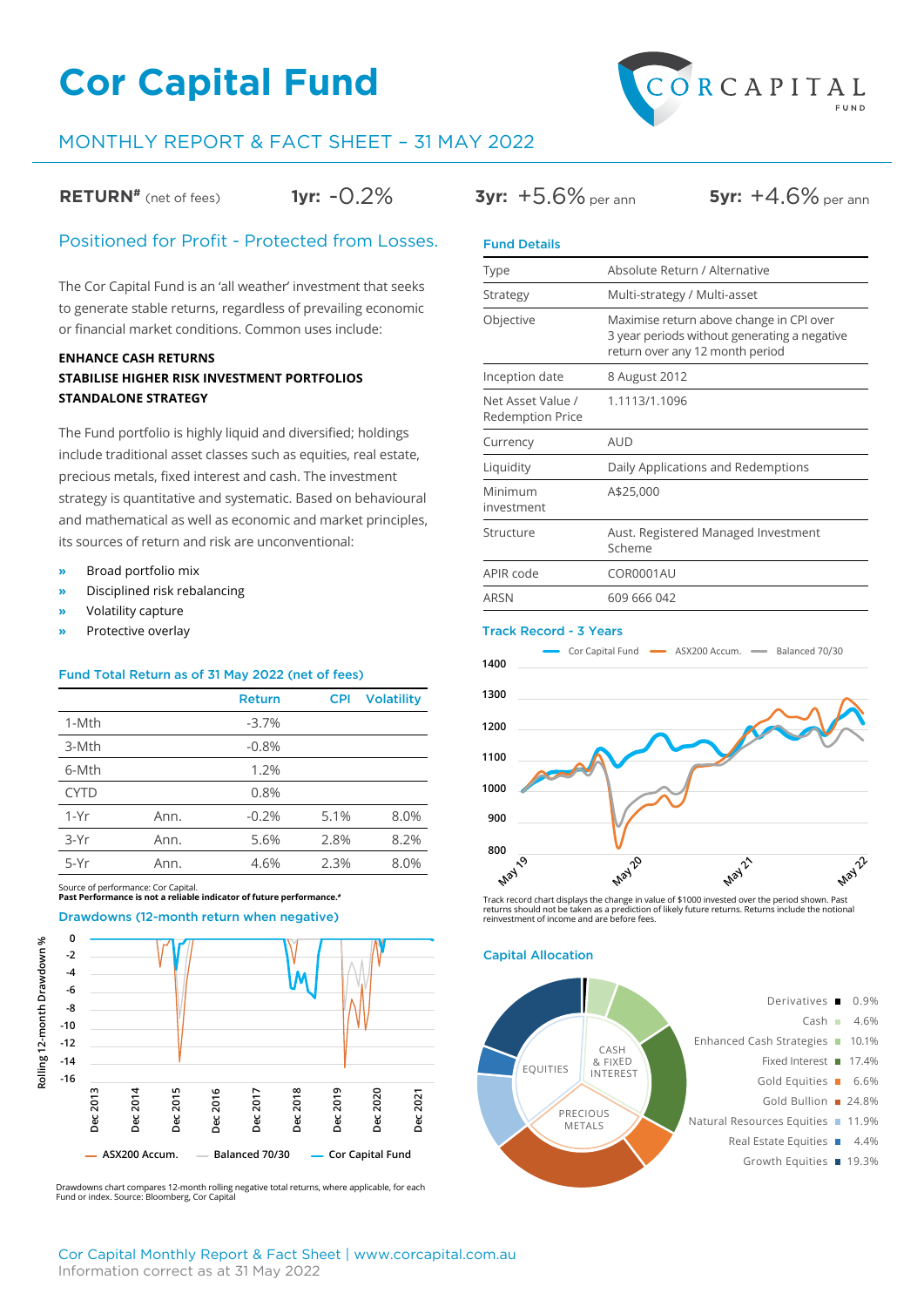# **Cor Capital Fund**



Attribution chart displays the contribution made by each asset class to the Total Return of the Fund over the relevant time period, as represented by the net of positive and negative contributions.

#### Tail Risk Analysis: Worst of ASX200 v. Fund

| Rank           | <b>Lowest ASX200</b><br>Return (%) | Month         | <b>Fund Return</b><br>$(\%)$ | Diff.   |
|----------------|------------------------------------|---------------|------------------------------|---------|
| 1              | $-20.65$                           | Mar-20        | $-3.82$                      | 16.83   |
| $\overline{2}$ | $-7.79$                            | Aug-15        | $-0.34$                      | 7.45    |
| 3              | $-7.69$                            | Feb-20        | $-1.33$                      | 6.36    |
| 4              | $-6.35$                            | <b>Jan-22</b> | $-1.92$                      | 4.43    |
| 5              | $-6.05$                            | Oct-18        | $-3.68$                      | 2.37    |
| 6              | $-5.48$                            | $Jan-16$      | 0.43                         | 5.91    |
| 7              | $-5.38$                            | $Sep-14$      | $-1.03$                      | 4.35    |
| 8              | $-5.30$                            | $\mu$ n-15    | $-2.29$                      | 3.02    |
| 9              | $-4.50$                            | $May-13$      | $-0.28$                      | 4.23    |
| 10             | $-3.77$                            | Mar-18        | $-0.92$                      | 2.85    |
| 11             | $-3.66$                            | Sep-20        | $-3.95$                      | $-0.29$ |
| 12             | $-3.25$                            | <b>Nov-14</b> | 0.48                         | 3.74    |
| 13             | $-3.03$                            | $ an-14$      | 0.92                         | 3.95    |
| 14             | $-2.96$                            | Sep-15        | $-0.66$                      | 2.29    |
| 15             | $-2.75$                            | May-17        | 4.38                         | 7.14    |
| <b>Total</b>   | $-88.62$                           |               | $-14.00$                     | 74.63   |
| Av.            | $-5.91$                            |               | $-0.93$                      | 4.98    |

Source of performance: Bloomberg, Cor Capital. **Past Performance is not a reliable indicator of future performance.#**

#### Additional Information

| <b>Management Fee</b>  | $1.0\%$ p.a.  | <b>Responsible Entity</b>       | <b>Equity Trustees</b> |
|------------------------|---------------|---------------------------------|------------------------|
| <b>Performance Fee</b> | N/A           | <b>Custodian</b>                | <b>BNP Paribas</b>     |
| <b>Fund expenses</b>   | $0.35\%$ p.a. | <b>Distribution Frequency</b>   | 6-monthly              |
| Unit price spread      | 0.15%         | Hist. 3-year Distribution Yield | 5.38% p.a.             |

Attribution (gross of fees) Fund Comparison: Risk vs Return over 5 years (net of fees)



GMO SGM Major Markets Trust

**PineBridge Global Dynamic Asset Alloc R** 

**Perpetual Diversified Real Return W** Aberdeen Std Global Absolute Ret Strats

Winton Global Alpha

Schroder Real Return CPI Plus 5% **Bridgewater Global All Weather B Class** 

**Morningstar Balanced Real Return Fund** 

Risk vs Return chart compares annualised 5-year returns to risk as measured by the annualised standard deviation of returns. Source: Bloomberg, Cor Capital, SQM.

### Using the Cor Capital Fund to Improve Your Portfolio



Drawdown vs Return chart compares annualised 5-year returns to maximum 12-month drawdon